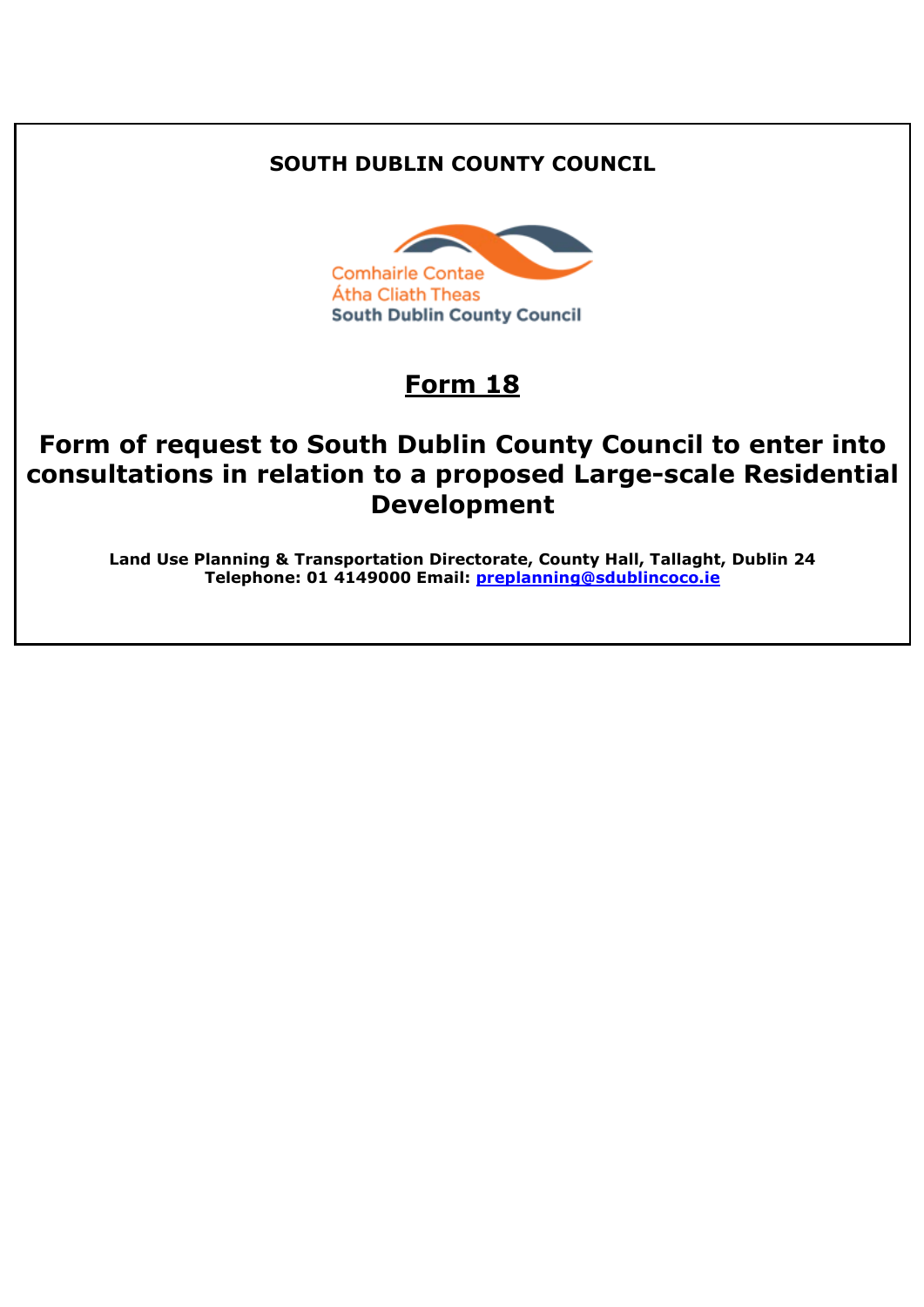

## **BEFORE FILLING OUT THIS FORM PLEASE NOTE THE FOLLOWING**

Failure to complete this form or attach the necessary documentation, or the submission of incorrect information or omission of required information, will lead to the planning authority refusing to deal with your request. Therefore, ensure that each section of this request form is fully completed and signed, entering n/a (not applicable) where appropriate, and that all necessary documentation is attached to the request form.

#### HOLDING OF PRE-APPLICATION CONSULTATIONS WITH THE PLANNING AUTHORITY

Under section 32E of the Planning and Development Act 2000, as amended, neither the taking place of an LRD meeting nor the provision of an LRD opinion shall prejudice the performance by the planning authority of its functions under this Act or any regulations under this Act or any other enactment and cannot be relied upon in the formal planning process or in legal proceedings.

#### DATA PROTECTION

It is the responsibility of persons or entities wishing to use any personal data on this form for direct marketing purposes to be satisfied that they may do so legitimately under the requirements of the Data Protection Acts 1988 to 2018. The Office of the Data Protection Commissioner states that the sending of marketing material to individuals without consent may result in action by the Data Protection Commissioner against the sender including prosecution.

In accordance with Section 4(6) of the Planning and Development (Large-Scale Residential Development) Regulations 2021, the request to enter into a LRD meeting may be made in electronic format.

#### RETURN OF COMPLETED FORMS

Completed forms should returned:

- by email to preplanning@sdublincoco.ie
- or by post Planning Registry, SDCC, County Hall, Tallaght, Dublin 24, D24 YNN5

Should you require any assistance in completing this form, please contact 01-4149000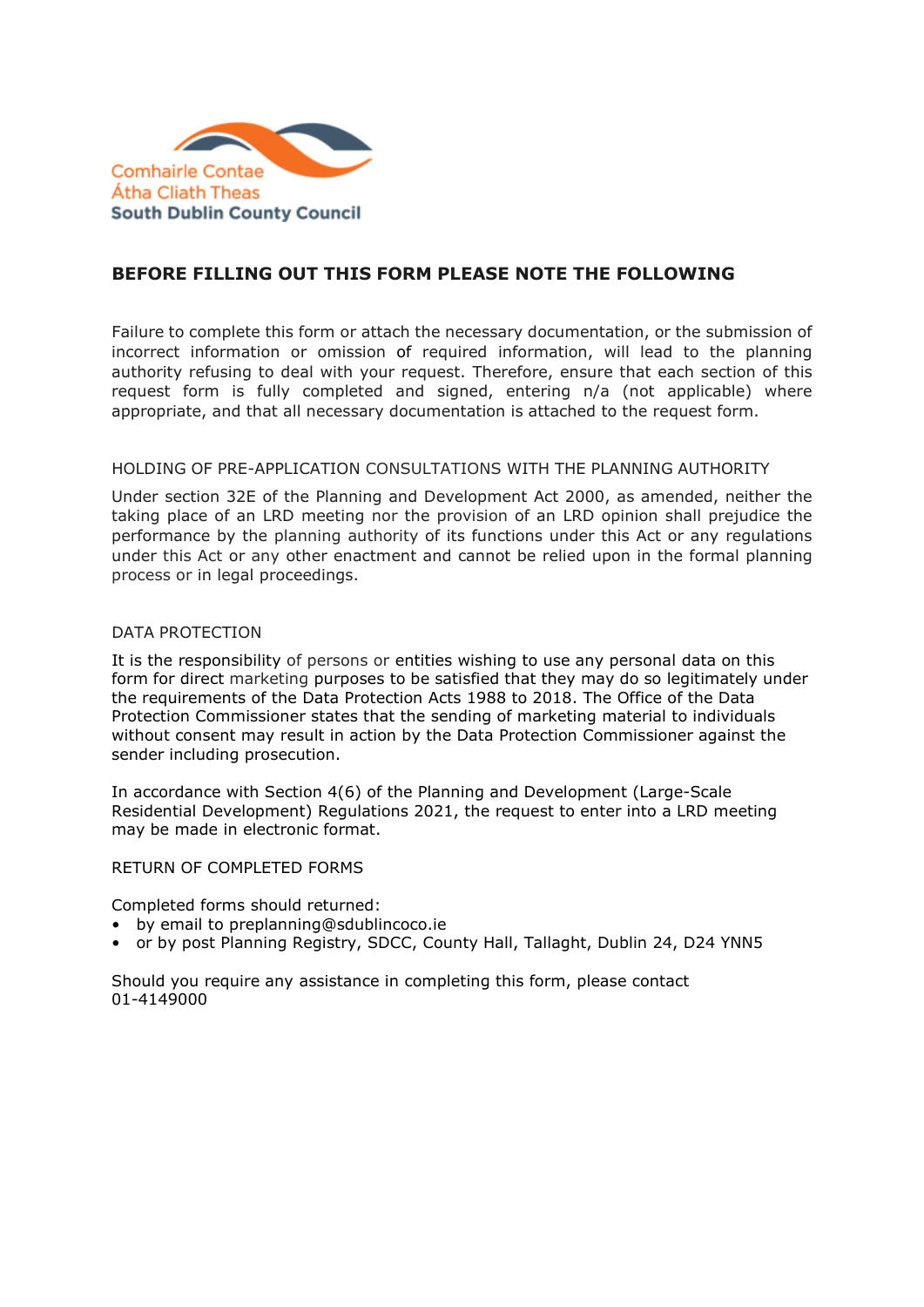Request for formal pre-application consultation or LRD meeting with **South Dublin County Council** regarding the proposed development of a

# **Large-scale Residential Development**

| 2) Request for Section 247 Consultation or LRD meeting                                            |                                           |  |                                     |  |  |
|---------------------------------------------------------------------------------------------------|-------------------------------------------|--|-------------------------------------|--|--|
|                                                                                                   | <b>Section 247</b><br><b>Consultation</b> |  | <b>LRD Meeting (Section</b><br>32B) |  |  |
| <b>Section 247 Consultation Reference:</b>                                                        |                                           |  |                                     |  |  |
| A request for an LRD meeting can only be requested once a Section 247 Consultation<br>is complete |                                           |  |                                     |  |  |

 $\overline{\mathsf{I}}$ 

 $\Gamma$ 

| 3) Contact details of person authorised to operate on behalf of the<br>Prospective Applicant (Applicant or Agent): (Not for Public release) |  |  |  |  |
|---------------------------------------------------------------------------------------------------------------------------------------------|--|--|--|--|
| Name:                                                                                                                                       |  |  |  |  |
| <b>Correspondence</b><br><b>Address:</b>                                                                                                    |  |  |  |  |
| <b>Telephone:</b>                                                                                                                           |  |  |  |  |
| Email:                                                                                                                                      |  |  |  |  |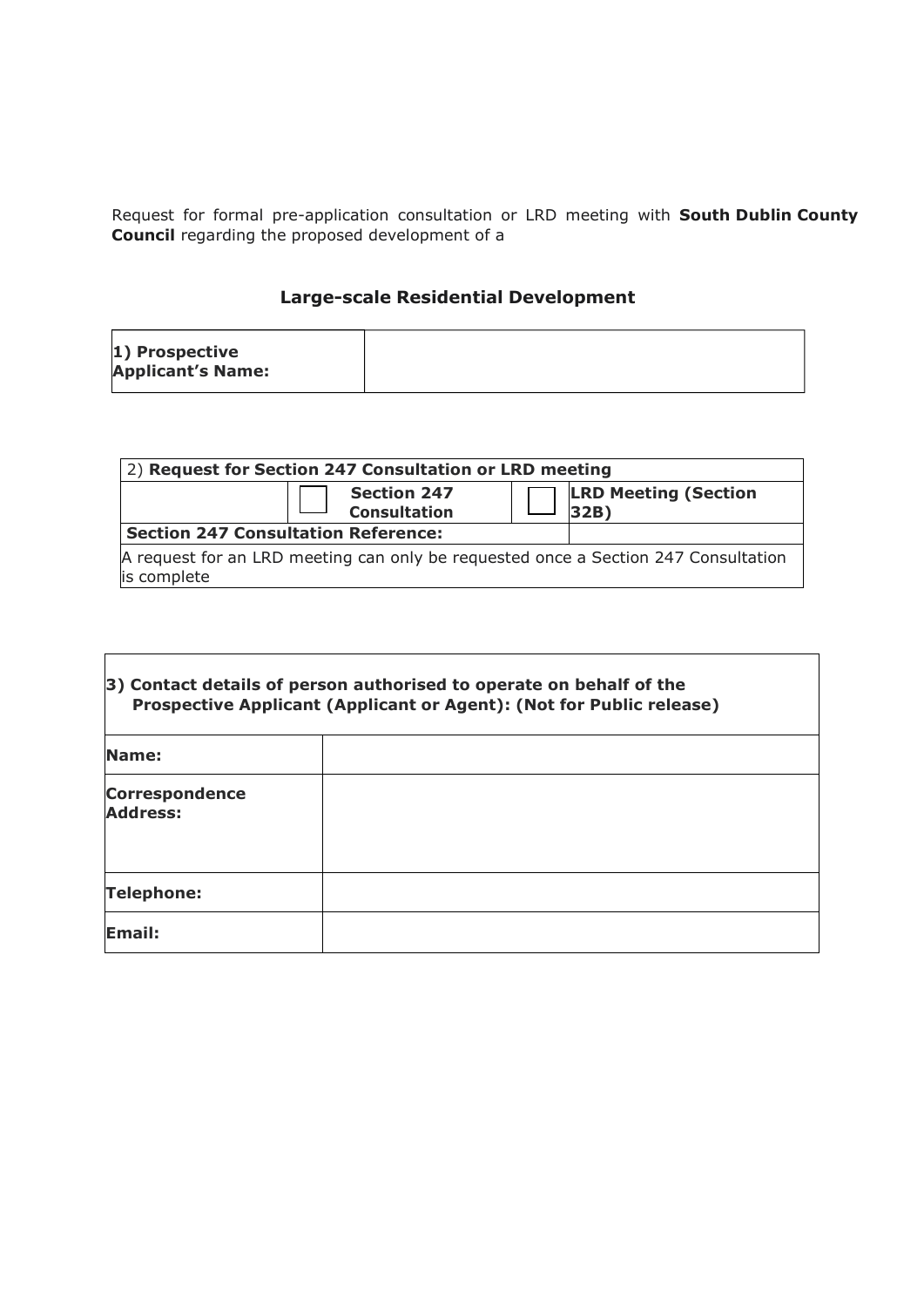#### **4) Declaration:**

I hereby declare that, to the best of my knowledge and belief, the information given in this form is correct and accurate and fully compliant with the Planning and Development Act 2000, as amended, and the Regulations made thereunder.

| <b>Applicant:</b> |  | 5) Signature of person authorised to operate on behalf of the Prospective |
|-------------------|--|---------------------------------------------------------------------------|
|                   |  |                                                                           |
|                   |  |                                                                           |
| Date:             |  |                                                                           |

### **6) Formal Request**

In accordance with sections 32B and 247 of the Planning and Development Act 2000, as amended, and article 16A of the Planning and Development Regulations 2001, as amended, formally requests to enter into a Section 247 consultation /LRD meeting with South Dublin County Council regarding the development of a Large-scale Residential Development of residential units at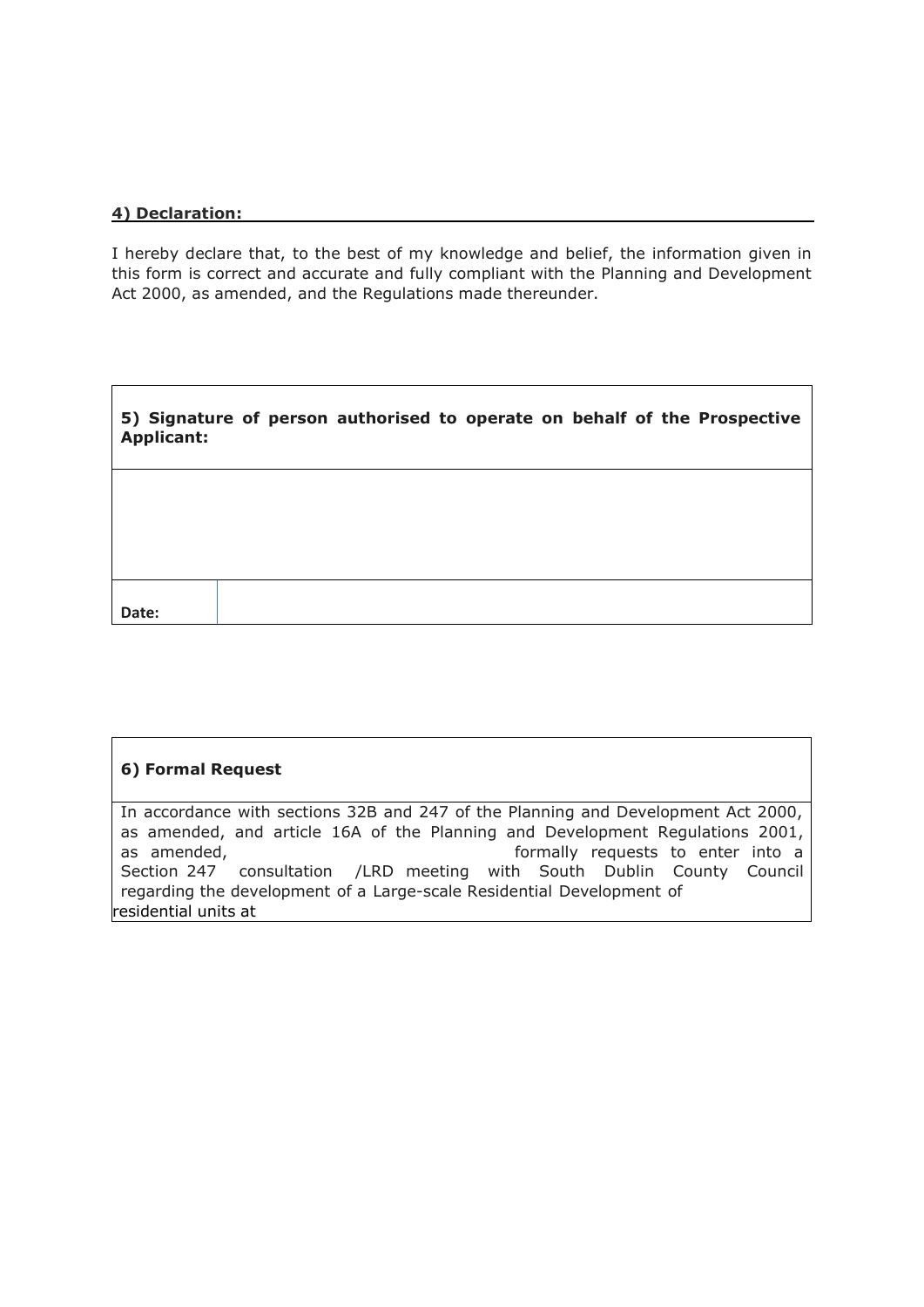### **7) Information to be included where relevant with a LRD Meeting Request under section 32B of the Planning and Development Act 2000, as amended and article 16A of the Planning and Development Regulations 2001, as amended**

| <b>Information</b>                                                                                                                                                                                                                                                                                                                                                                                                                                     | <b>Enclosed with Request</b> |     |         |
|--------------------------------------------------------------------------------------------------------------------------------------------------------------------------------------------------------------------------------------------------------------------------------------------------------------------------------------------------------------------------------------------------------------------------------------------------------|------------------------------|-----|---------|
| A site location map sufficient to identify the land on<br>which the proposed development would be situated                                                                                                                                                                                                                                                                                                                                             | Yes:                         | No: |         |
| A brief description of the nature and purpose of the<br>proposed development and of its possible effects on<br>the environment                                                                                                                                                                                                                                                                                                                         | Yes:                         | No: |         |
| A draft layout plan of the proposed development                                                                                                                                                                                                                                                                                                                                                                                                        | Yes:                         | No: |         |
| A brief description of any proposals to provide for<br>water services infrastructure, including, in the case<br>where it is proposed to connect the proposed<br>development to a public water or wastewater<br>network or both, evidence that Irish Water has<br>confirmed that it is feasible to provide the<br>appropriate service or services and that the relevant<br>network or networks have the capacity to service<br>the proposed development | Yes:                         | No: | $N/A$ : |
| Details of any consultations that have taken place Yes:<br>with prescribed bodies or the public                                                                                                                                                                                                                                                                                                                                                        |                              | No: | $N/A$ : |
| Such other information, drawings or representations<br>as the prospective LRD applicant may wish to<br>provide or make available                                                                                                                                                                                                                                                                                                                       | Yes:                         | No: | $N/A$ : |
| A statement setting out how the proposed LRD has Yes:<br>had regard to the relevant objectives of the<br>development plan or local area plan in whose area<br>or areas the proposed LRD would be situated                                                                                                                                                                                                                                              |                              | No: |         |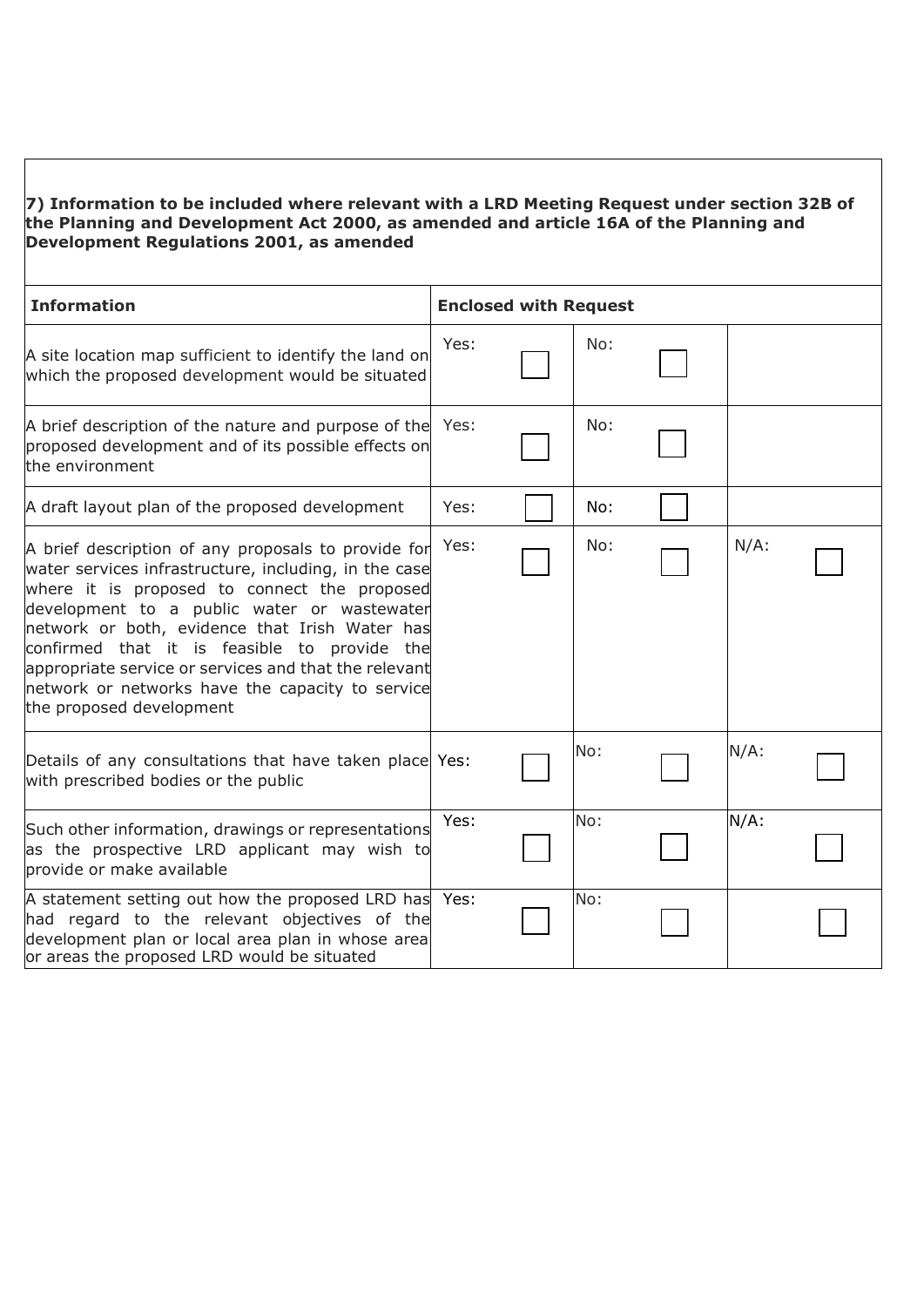|                                                                                                                                                                                                                                                                                                                                                                                                 | Yes: | No: |         |
|-------------------------------------------------------------------------------------------------------------------------------------------------------------------------------------------------------------------------------------------------------------------------------------------------------------------------------------------------------------------------------------------------|------|-----|---------|
| A brief description of the proposed numbers and<br>numbers<br>0f<br>houses<br>0f<br>types<br>or<br>student<br>accommodation units and bedspaces, or both, as<br>appropriate, and their design, including proposed<br>gross floor spaces, internal floor areas and principle<br>dimensions, housing density, plot<br>ratio,<br>site<br>coverage, building heights, proposed layout and<br>aspect |      |     |         |
| A brief description of proposed public and private Yes:<br>open space provision, landscaping, play facilities,<br>pedestrian permeability, vehicular access and<br>parking provision, where relevant                                                                                                                                                                                            |      | No: | $N/A$ : |
| A brief description of the proposed provision of<br>ancillary services, where required, including child<br>care facilities                                                                                                                                                                                                                                                                      | Yes: | No: | $N/A$ : |
| Where relevant, any other proposed use in the Yes:<br>development, the zoning of which facilitates such<br>use, including the proposed gross floor space for<br>each such use                                                                                                                                                                                                                   |      | No: | $N/A$ : |
| A brief description of any proposals to address or,<br>where<br>relevant,<br>integrate<br>the<br>proposed<br>development with surrounding land uses                                                                                                                                                                                                                                             | Yes: | No: | $N/A$ : |
| A description of the capacity of existing or planned<br>infrastructure to serve the proposed development,<br>of the impact of the proposed development on<br>existing /planned infrastructure and of any<br>proposals to provide for other services infrastructure<br>(including cabling such as broadband provision) and<br>any phasing proposal                                               | Yes: | No: | $N/A$ : |
| A brief description under Part V of the Planning and<br>Development Act 2000, where relevant                                                                                                                                                                                                                                                                                                    | Yes: | No: | $N/A$ : |
| Details of protected structures, national monuments<br>or other monuments included in the Record of<br>Monuments and Places, where relevant                                                                                                                                                                                                                                                     | Yes: | No: | $N/A$ : |
| Details of traffic and transport assessment where<br>relevant and of traffic, cycle and pedestrian safety                                                                                                                                                                                                                                                                                       | Yes: | No: | $N/A$ : |
| Details relating to residential amenity including the<br>sunlight,<br>daylight<br>assessment<br>of<br>shadow,<br>overlooking and overbearance, where relevant; for<br>existing properties and proposed residential unit                                                                                                                                                                         | Yes: | No: | $N/A$ : |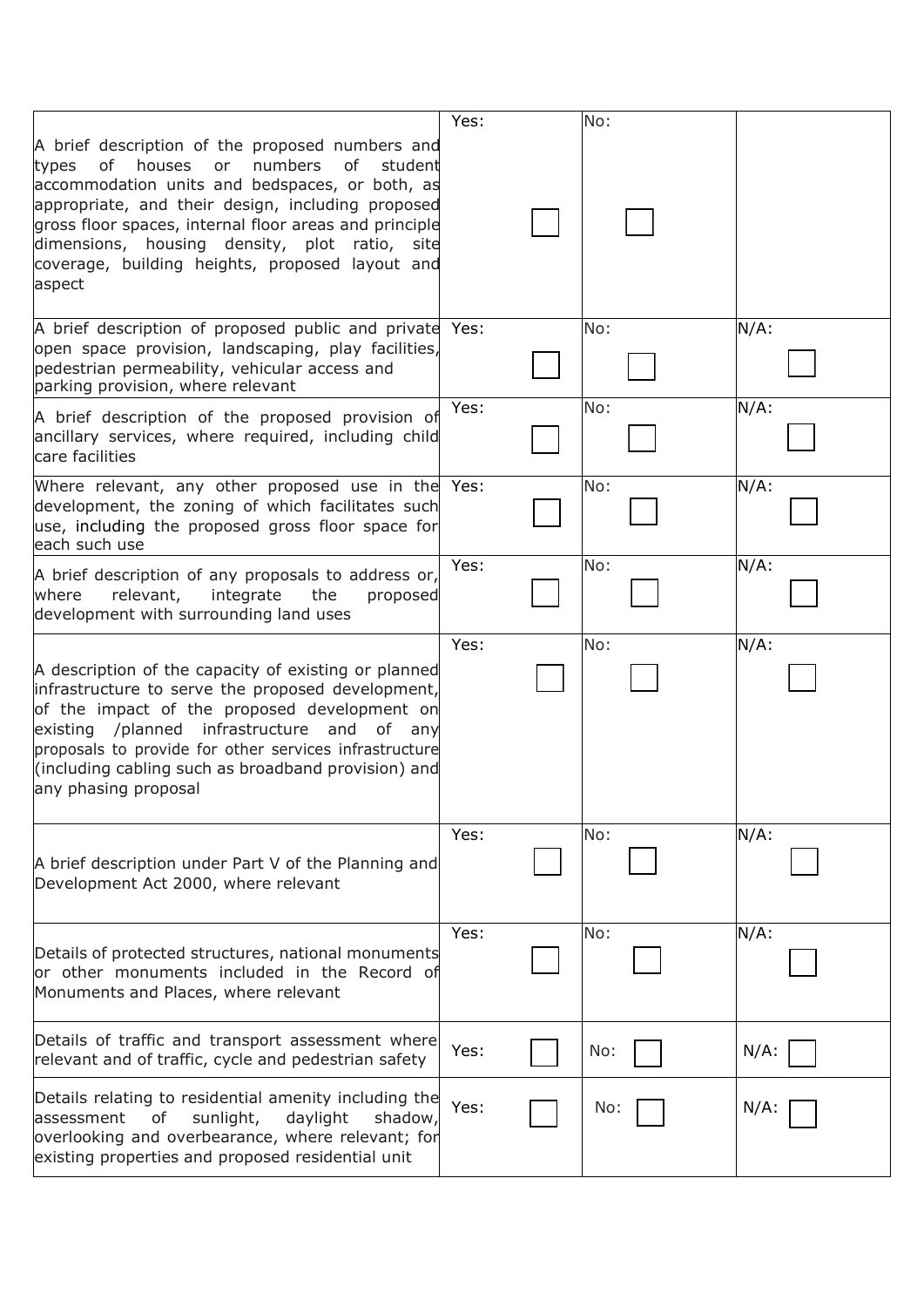| Flood risk, risk of major accident and ecological Yes:<br>impacts |      | No: | $N/A$ : |
|-------------------------------------------------------------------|------|-----|---------|
| Landowner consent                                                 | Yes: | No: |         |
| The appropriate fee                                               | Yes: | No: |         |

| <b>Planning Authority Official Use only:</b> |  |  |  |  |
|----------------------------------------------|--|--|--|--|
|                                              |  |  |  |  |
| <b>Planning Authority Stamp:</b>             |  |  |  |  |
|                                              |  |  |  |  |
|                                              |  |  |  |  |